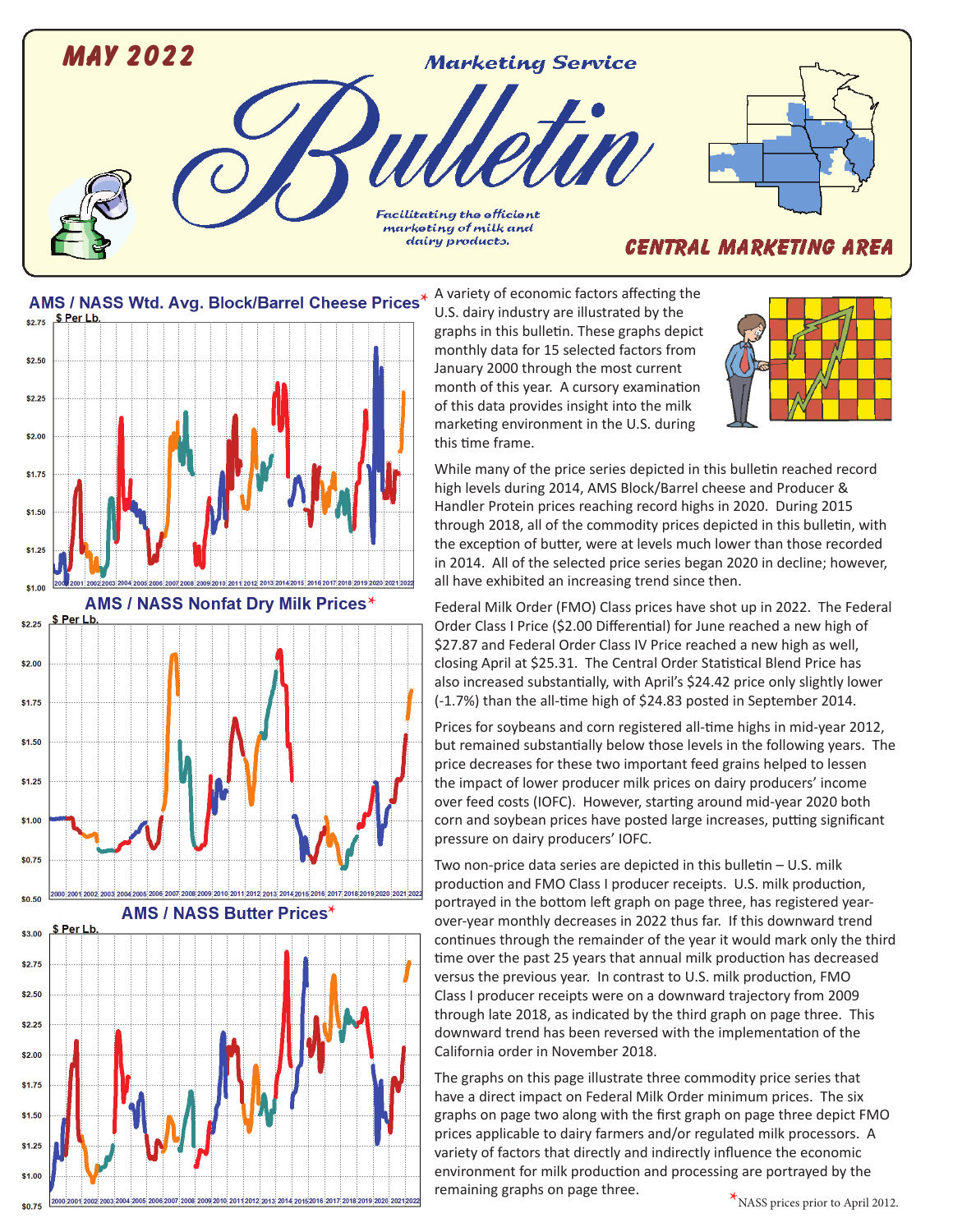

**\*Through May 2020**











**Producer & Handler Protein Price** 

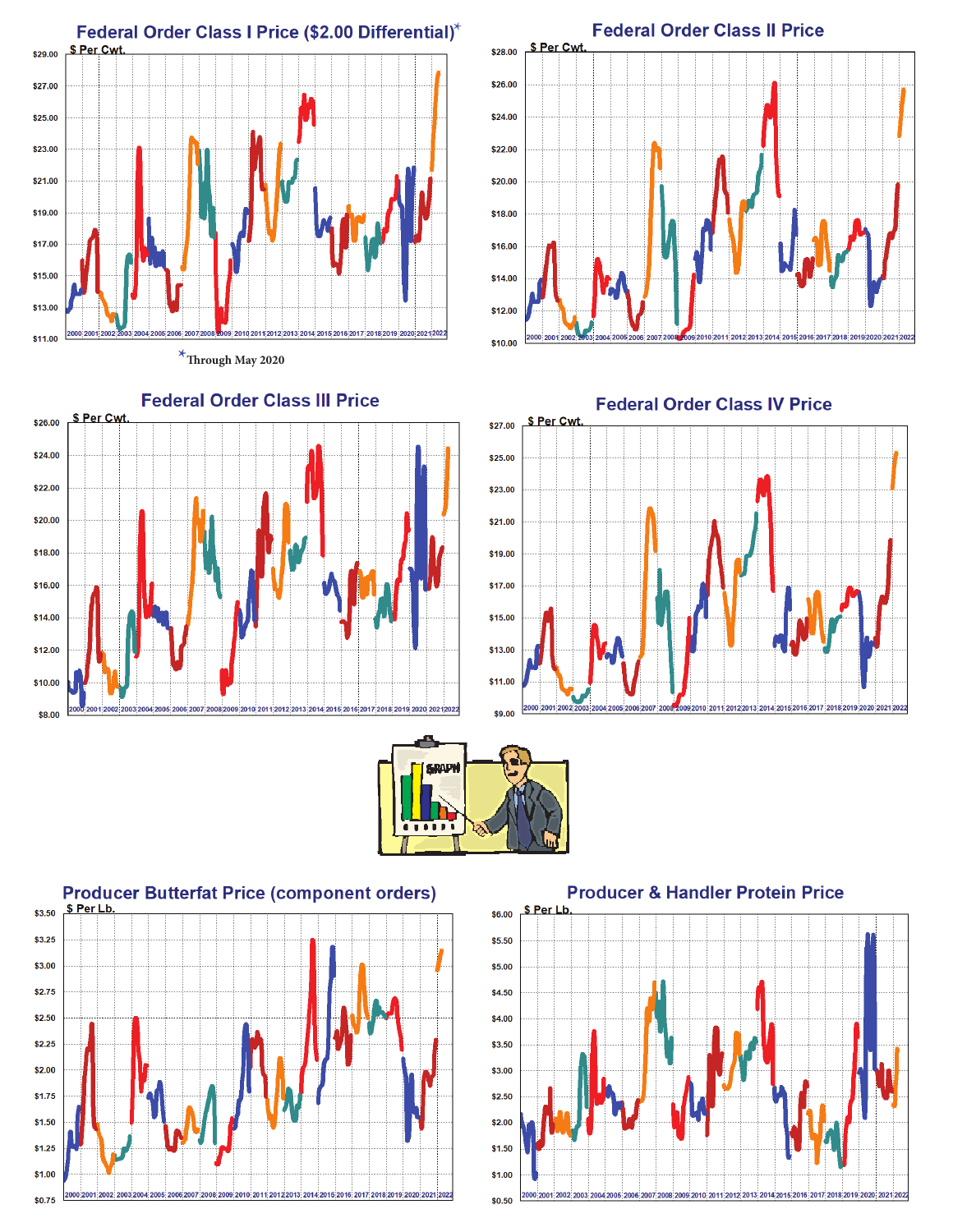











Beef & Dairy Cow Slaughter Prices (U.S.Monthly Avg.)